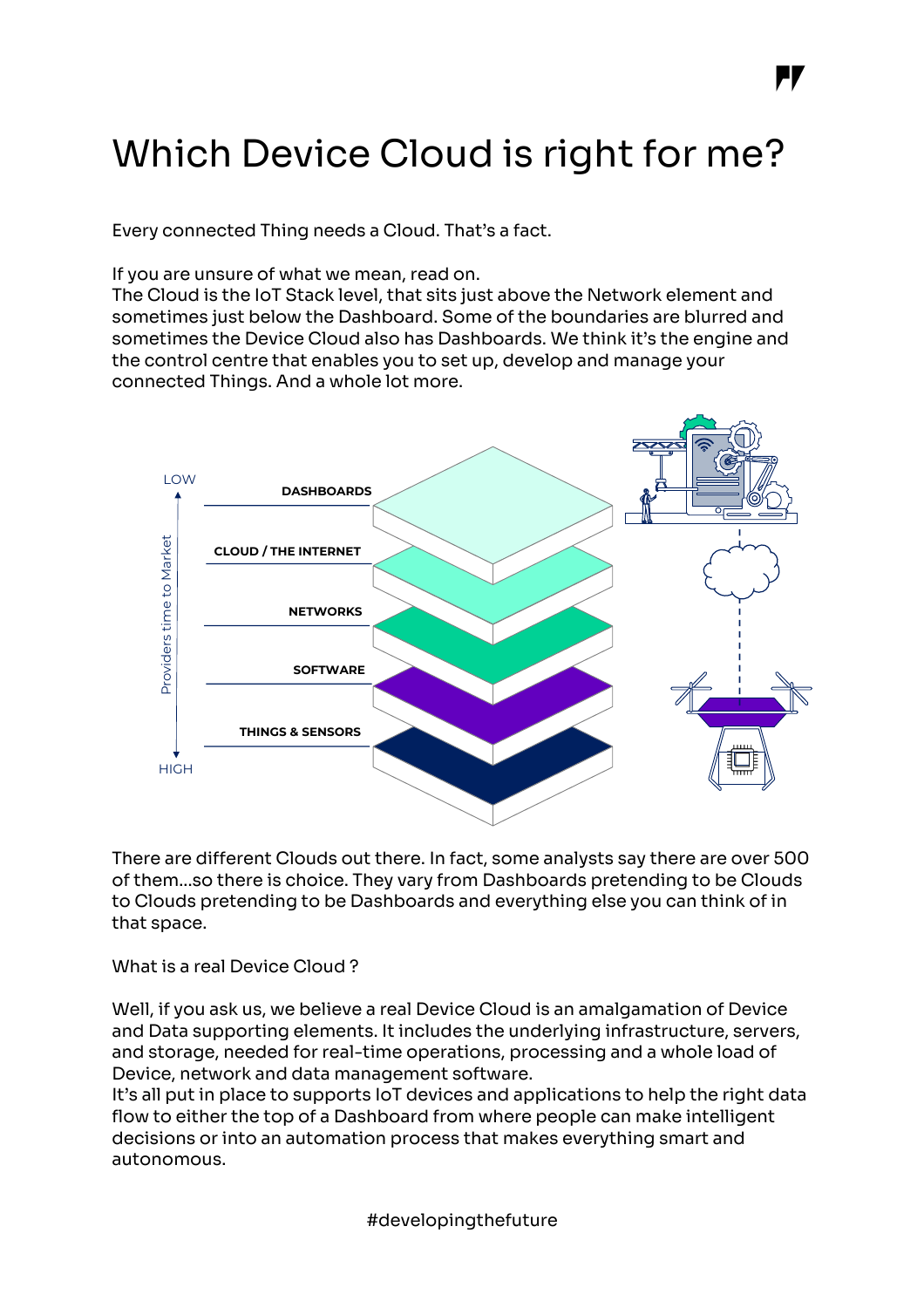As we said, there's a sea of platforms out there but we think we have one of the better and more cost-effective ones. If you think so too, you should look at the great set of options you have for use of our Device Cloud.

, T

- 1. using Pybytes as is from http://pybytes.pycom.io
- 2. using a Pycom hosted version of the Device Cloud re-branded for your business
- 3. using an on-premise version of the Device Cloud, re-branded and maintained by Pycom
- 4. using APIs to your own dashboard
- 5. A bespoke set up that matches your business needs.

## Option 1: Using Pybytes on Pycom.com

This is super straight forward. You login on Pybytes.pycom.io to set up an account. Start connecting your devices in minutes.

CTA: Don't forget to download the Pybytes mobile app. It makes connecting so much easier.

Link:

## Option 2: Platform as a Service

This is where you take everything we've created in our powerful Device Cloud and slap your own seamless branding experience on top. Your will deliver all Device Cloud services to your customers while Pycom does most of the hard work under the bonnet. In this option, Pycom hosts and maintains the platform for you.

This option is for you if you need quick time to market, already have much of your IoT solution sorted but don't want to spend time, effort and money developing your own bespoke Cloud solution.

# Option 3: Platform as a Service on Premise

Take our Device Cloud, add your branding and host it yourself. Your will be able to deliver all Device Cloud services to your customers while Pycom maintains your platform with periodic updates. Day-to-day you're in charge. In this option, you are hosting and maintain the platform for your customers. This option is for you if you need quick time to market, already have much of your IoT solution sorted, don't want to spend time, effort and money developing your own bespoke Cloud solution but need to keep your data in a specific location.

### Option 4: Using APIs for features and data